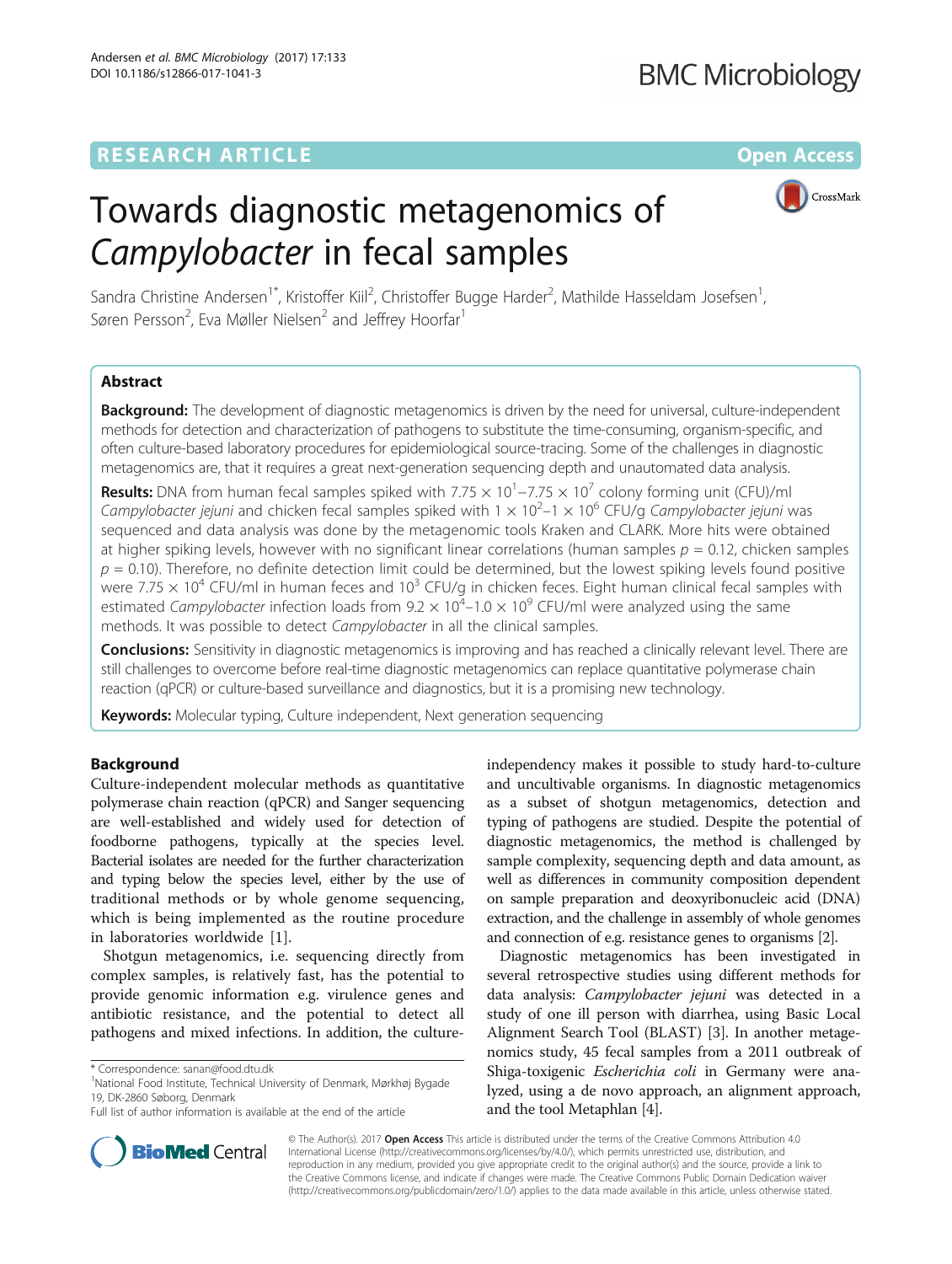In diagnostic metagenomics the sample matrix has a great influence on the accessibility of data on the pathogen. Due to the extensive and complex microbial composition, fecal samples are difficult to analyze. Unbiased sequencing has been successfully used clinically in detection of novel viruses from comparatively low diversity environments in the human body, such as kidney, skin, lungs or cervix [[5](#page-7-0)–[7](#page-7-0)], and detection of bacteria in urine samples [[8](#page-7-0)]. However, finding pathogenic bacteria in the gut, a microbial environment with both a high load of commensals and a high diversity, is certainly much more challenging, and to our knowledge only done retrospectively, e.g. [[3, 4\]](#page-7-0).

Here we present a study of the limits and linearity in detection of Campylobacter - the most prevalent foodborne bacterial pathogen. First, a robust bioinformatics analysis, including the removal of false positive hits from phage and plasmid DNA, was developed by the use of data sets produced from human and chicken fecal samples spiked with controlled amounts of Campylobacter jejuni. Secondly, by the analysis of clinical samples from patients with Campylobacter infection, the developed analysis method was used for confirming the obtained theoretical detection limits.

# Methods

# Experimental design

The laboratory work for this publication was done at two different sites. The human samples were analyzed at Statens Serum Institut, Denmark, and the chicken samples were analyzed at the National Food Institute, Technical University of Denmark. All samples were sequenced at Statens Serum Institut. Hence, there are minor differences between the laboratories in materials and methods used. The experimental setup including the most important differences and the data analysis is seen in Fig. [1.](#page-2-0)

### Human samples

A total of 22 clinical, Campylobacter culture-positive, fecal samples were kindly provided by Bente Olesen at the Department of Clinical Microbiology, Herlev Hospital, Denmark. Five *Campylobacter* culture-negative human fecal samples were pooled and mixed with sterile buffered saline to obtain a pipetable and uniform consistency, and spiked with a liquid culture of C. jejuni strain 381 in 10 fold serial dilutions from 7.75  $\times$  10<sup>1</sup>-7.75  $\times$  10<sup>7</sup> colony forming units (CFU)/ml. A negative control spiked with physiological saline was included. Spiking levels were confirmed by triplicate plate spreading and qPCR. All spiked samples were stored at 4 °C until DNA extraction. DNA from the clinical samples was stored at −18 °C for 3 years before eight samples were sequenced.

# Chicken samples

Ten chicken fecal droppings of approximate 10 g each were collected in a conventional Danish chicken house with no known history of *Campylobacter* infections. The samples were transported at 4 °C to the laboratory, and processed within 2 hours of collection. The fecal droppings were pooled upon confirmation of the absence of Campylobacter by qPCR. Subsamples were spiked with a liquid culture of C. jejuni strain DVI-SC181 in 10-fold serial dilutions from  $1 \times 10^2$  to  $1 \times 10^6$  CFU/g. One subsample was used as a negative control. Spiking levels were confirmed by duplicate plate spreading and qPCR.

# DNA extraction

DNA was extracted from spiked and clinical human fecal samples with QIAamp Fast DNA Stool Mini Kit (QIAGEN, Hilden, Germany) according to the manufacturer's instructions for pathogen detection, however with the following modifications: In step 14, 110 μl Buffer ATE was used to increase DNA concentration. As starting material, 200 μl of fecal sample was used. DNA was extracted from chicken fecal samples with QIAamp Fast DNA Stool Mini Kit (QIAGEN, Hilden, Germany) according to the manufacturer's instructions on pathogen detection step 1–4 (inhibition buffer and heat treatment), and on human DNA analysis step 5–14 (larger volumes of reagents) to maximize DNA yield according to [[9\]](#page-7-0). However, in step 14, 100 μl Buffer ATE was used to increase DNA concentration. In addition, based on observation from other studies [\[10](#page-7-0)], the starting material was standardized to 0.2 g of fecal sample. DNA was extracted from C. jejuni strain 381 and C. jejuni strain DVI-SC181 with QIAamp Fast DNA Stool Mini Kit (QIAGEN, Hilden, Germany) according to the manufacturer's instructions on pathogen detection.

# qPCR

A validated qPCR assay for thermotolerant C. jejuni, C. coli and C. lari based on amplification of a 287 basepair (bp) sequence of the 16S rRNA gene was performed on a Stratagene Mx3005P (ThermoFisher Scientific, Waltham, MA USA) for all samples in the present study [\[11](#page-7-0)]. Fluorescence measurements were analyzed with the MxPro-Mx3005P software (version 4.10). The threshold was assigned using the software option background-based threshold; i.e., the standard deviation of all amplifications was determined from cycle five to cycle nine, and this value was multiplied by a background sigma multiplier of ten [[12\]](#page-7-0). Samples were analyzed in duplicate, and every qPCR analysis included a non-template control, a negative control (5 ng of Escherichia coli DNA), positive controls  $(0.5, 0.05$  and  $0.005$  ng of C. jejuni DNA) and intern amplification control in all wells to avoid false negative responses. For clinical samples infected with Campylobacter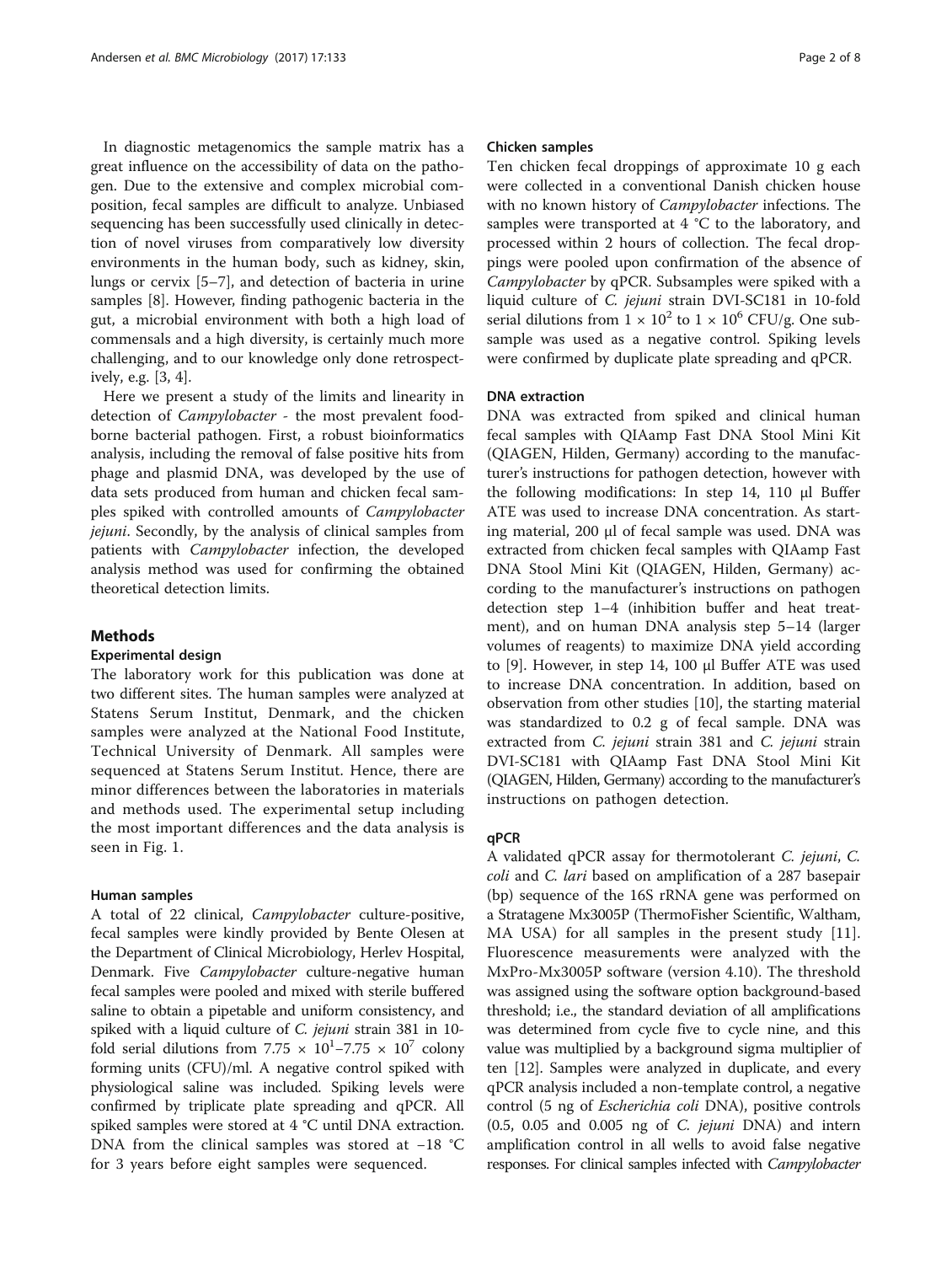<span id="page-2-0"></span>

the standard curve calculated from spiked human samples was used to estimate the infection load.

# Library preparation and sequencing

Procedures for library preparation and sequencing were identical for all samples. DNA was quantified with Qubit High Sensitivity kit (ThermoFisher Scientific, Waltham, MA, USA), and libraries for sequencing were prepared using the Nextera XT DNA Sample Preparation kit (Illumina, San Diego, CA, USA) according to the manufacturer's protocol. Paired-end sequencing with  $2 \times 250$  bp was done on Illumina MiSeq (Illumina, San Diego, CA, USA) using V2 Chemistry. The eight spiked human samples were multiplexed and sequenced together on one flow cell, the six spiked chicken samples were multiplexed and sequenced together on one flow cell, and the eight clinical samples were multiplexed and sequenced together on one flow cell.

DNA from C. jejuni strain 381 and C. jejuni strain DVI-SC181 was paired-end sequenced with  $2 \times 150$  bp multiplexed with 16 bacterial isolates not included in the present study, and sequenced on one flow cell.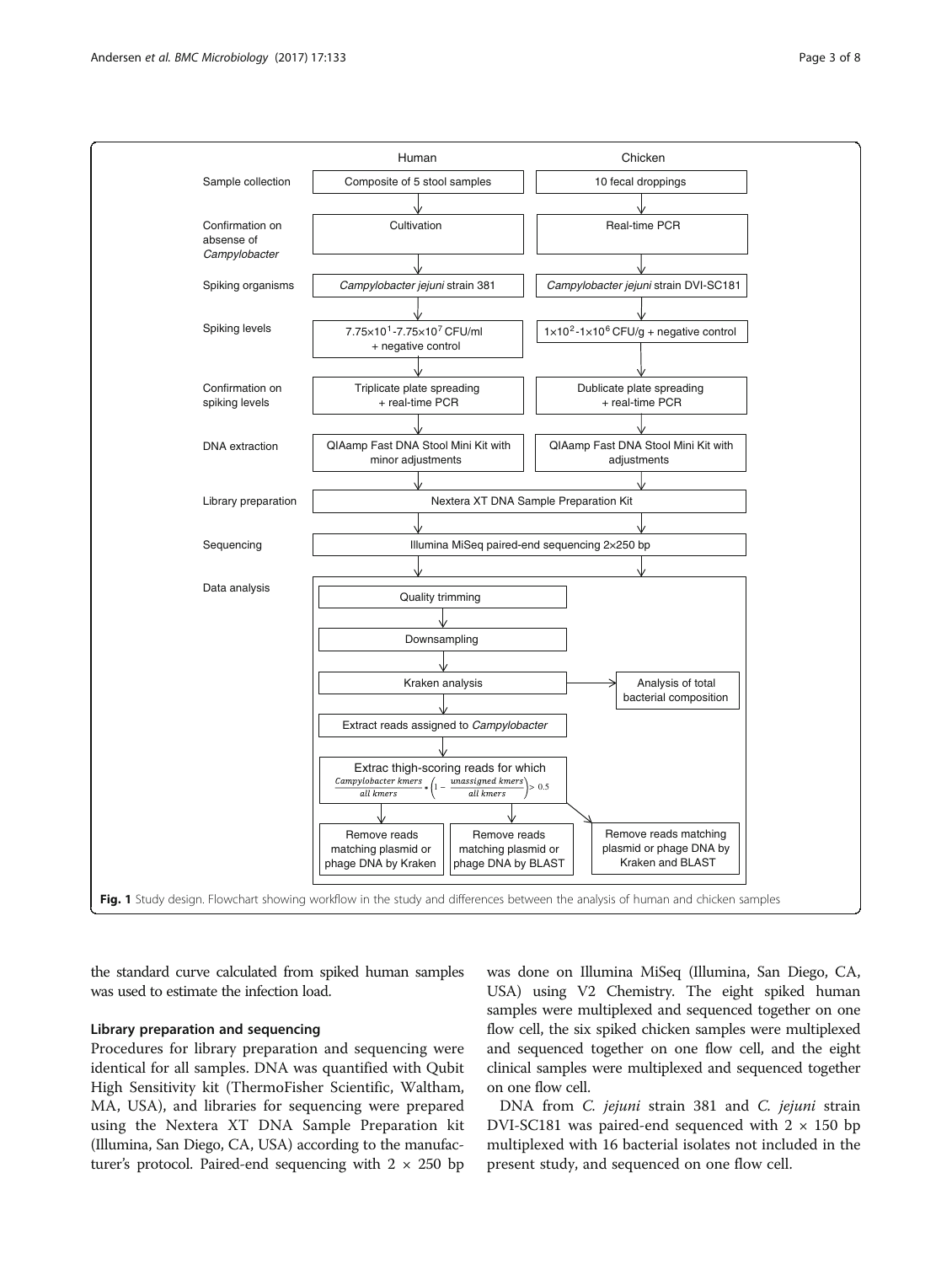# Data analysis

Reads were trimmed and samples downsized using Mothur v.1.31.2 [\[13](#page-7-0)]. Reads were trimmed to a minimum length of 50 bp, an average quality of 25 in a sliding window of 50 bases and a minimum quality of the single bases of 10. Reads containing ambiguous bases were removed. Samples were downsized for all samples in a data set to contain the same number of reads as the sample in the set with the fewest reads.

Based on preliminary studies (data not shown) we decided to analyze the data thoroughly using a combination of Kraken [[14\]](#page-7-0) and nucleotide BLAST [\[15\]](#page-7-0). Kraken is a metagenomic sequence classifier based on exact alignment of k-mers. The Kraken database contains k-mers and corresponding lowest common ancestors. Sequences without matching k-mers in the database are left as unclassified. We analyzed our data using default settings and the standard bacterial database. For comparisons, data were also analyzed by CLARK [\[16\]](#page-7-0) using the same database as for Kraken and classifying at genus level. Afterwards CLARK hits were analyzed by BLAST and hits to phages and plasmids were removed. For all BLAST analyses we used an e-value cutoff of 10<sup>−</sup>60. Contigs from C. jejuni strain 381 and C. jejuni strain DVI-SC181 were assembled using CLC Genomic Workbench (QIAGEN Bioinformatics, Aarhus, Denmark), and the genomes were added to the Kraken database. The database was downloaded March 2014.

Based on Kraken reports we extracted all reads assigned to Campylobacter. These reads were given a score between 0 and 1 calculated as  $\frac{Campylobacter \, kmers}{all \, kusers}$ all kmers  $\left(1-\frac{unassigned \ kmers}{all \ kmers}\right)$ . Reads with a score above 0.5 were further analyzed. Hits to plasmids and phages were discarded first by Kraken using the standard bacterial database and then by BLAST using all plasmid and phage sequences available from Genbank in beginning of July 2015 [[17](#page-7-0)].

Table 1 Quality of results

Only hits to chromosomal DNA were kept and considered as positive hits. For clinical samples, hits with only one BLAST reference were removed before removal of hits to plasmids and phages by BLAST. Simple linear regressions correlating log transformed spiking levels and log transformed final number of Kraken hits were made.

Rarefaction curves of the mean species richness were created based on Kraken reports on down sampled data. The total bacterial composition was described in histograms. Reads identified to phylum level were included in the analysis, whereas unclassified reads and reads only identified above phylum level were left out. All phyla which made up at least 1% of the total bacteria were assigned their own category, the remaining phyla were collected in the category "other assigned".

# Results

# qPCR, sequencing and data quality

The quality of qPCR results, sequencings and data quality was high enough to support our analyses (Table 1).

qPCR efficiency was at the same level for the human and chicken spiking series and clinical samples and all unspiked samples were qPCR negative. MiSeq sequencings yielded cluster densities from 991 to 1326 clusters/ mm<sup>2</sup>. Number of reads in datasets after quality trimming varied from 2.74 to 8.47 million reads, with average read lengths from 172 to 232 bases. All dataset were downsized so each sample in a data set contained the same number of reads. The assembly of spiking organisms was of sufficient quality for both organisms.

# Data analysis of human clinical samples

Results from data analysis of clinical samples including infection load determined by qPCR, Kraken hits before and after filtering, and CLARK hits before and after filtering are shown in Table [2](#page-4-0).

The clinical samples had estimated infection loads between  $9.2 \times 10^4$  and  $1.0 \times 10^9$  CFU/ml. It was possible

|                                                 |                                             | Human fecal samples | Chicken fecal samples | Clinical fecal samples |
|-------------------------------------------------|---------------------------------------------|---------------------|-----------------------|------------------------|
| qPCR                                            | $^{2}$                                      | 0.993               | 0.939                 | 0.996                  |
|                                                 | efficiency                                  | 78.3%               | 79.8%                 | 104%                   |
| Whole genome sequencing<br>of spiking organisms | Genomic coverage of assembly                | $40.2\times$        | $113.8\times$         | N/A                    |
|                                                 | N50                                         | 221,548             | 177,674               | N/A                    |
|                                                 | Number of contigs                           | 281                 | 67                    | N/A                    |
| MiSeg sequencing                                | Cluster density (clusters/mm <sup>2</sup> ) | 991                 | 1198                  | 1326                   |
| Data quality after trimming                     | Number of reads (billions)                  | $2.96 - 5.57$       | $4.27 - 8.47$         | $2.74 - 6.20$          |
|                                                 | Minimum read length                         | 50                  | 50                    | 50                     |
|                                                 | Maximum read length                         | 251                 | 251                   | 251                    |
|                                                 | Average read length                         | $217 - 229$         | 193-232               | 172-206                |
| Data set size after down sampling               | Number of reads (billions)                  | 2.96                | 4.27                  | 2.74                   |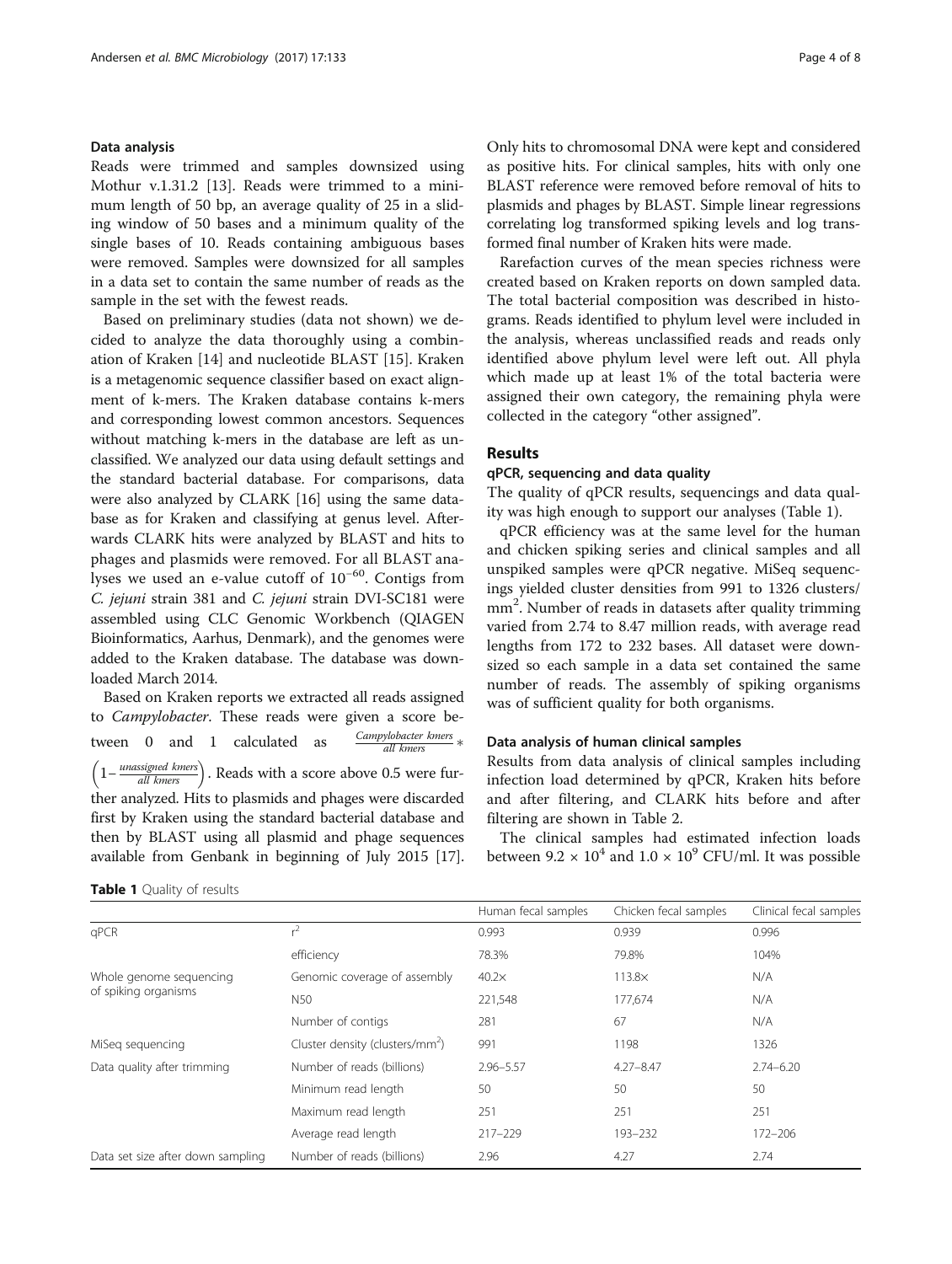<span id="page-4-0"></span>

| Infection load (CFU/ml) | Kraken raw | Kraken final | CLARK raw | CLARK final | Host contamination % |
|-------------------------|------------|--------------|-----------|-------------|----------------------|
| $9.2 \times 10^{4}$     | 757        | 10           | 155       | 81          | 0.72                 |
| $5.0 \times 10^{6}$     | 1940       | 295          | 932       | 159         | 1.26                 |
| $2.2 \times 10^{7}$     | 5129       | 848          | 5034      | 3126        | 0.10                 |
| $2.6 \times 10^{7}$     | 3917       | 565          | 3667      | 2170        | 0.27                 |
| $1.0 \times 10^{8}$     | 3286       | 362          | 3122      | 2048        | 0.18                 |
| $2.0 \times 10^{8}$     | 42,412     | 20           | 5625      | 4146        | 37.59                |
| $4.6 \times 10^{8}$     | 13,288     | 2609         | 13,141    | 9787        | 0.12                 |
| $1.0 \times 10^{9}$     | 199,512    | 3439         | 199,219   | 14.872      | 0.15                 |

to detect Campylobacter in all samples as they were all positive in both Kraken final and CLARK final. Seven of the samples contained 0.10–1.26% human DNA whereas the last sample contained much more, 37.59%.

# Data analysis of spiked samples

Results from data analysis of spiked samples including Kraken hits before and after filtering and CLARK hits before and after filtering are shown in Table 3.

Higher spiking levels generated more hits to Campylobacter, but the number of hits was not proportional to spiking level. The raw Kraken and CLARK analyses showed that there was a "background level" of false positives in all samples including samples not spiked and being qPCR negative. Removal of phage and plasmid DNA reduced the number of false positives markedly, although it was not sufficient to remove all hits in unspiked samples. All spiked human samples contained 0.02% human DNA corresponding to 3541–4064 reads. Chicken samples contained 0.04–0.07% chicken DNA corresponding to 1737–3101 reads.

Detection limits were based on Kraken final hits. For human samples, the unspiked sample was negative as were the samples spiked with 7.75  $\times$   $10^1$ , 7.75  $\times$   $10^2$ ,  $7.75 \times 10^3$ , and  $7.75 \times 10^5$  CFU/ml. The positive sample with lowest spiking level was spiked with  $7.75 \times 10^4$  CFU/ml, which can be seen as a "best case" detection level. A worst case detection limit would be 7.75  $\times$  10<sup>6</sup> CFU/ml, as all samples with higher spiking levels were positive. For chicken samples, the positive sample with the lowest spiking level was spiked with  $1 \times 10^3$  CFU/g and had two hits. As all samples with higher spiking levels were positive  $1 \times 10^3$  CFU/g can be seen as a best case detection limit. However, the negative sample also had two hits, which makes  $1 \times 10^4$  CFU/g the worst case detection limit.

Linearity was investigated using simple linear regressions correlating log transformed spiking levels and log transformed final number of Kraken hits. For human samples with hits above the best case detection limit  $(n = 3)$ , there were no linear correlation between the

number of hits and the corresponding spiking levels  $(p = 0.12)$ . For chicken samples above the best case detection limit ( $n = 4$ ), there were no linear correlation between the number of hits and the corresponding spiking levels ( $p = 0.10$ ).

Figure [2](#page-5-0) shows rarefaction curves for human clinical fecal samples (a), spiked human fecal samples (b) and spiked chicken fecal samples (c). On curves for spiked samples all the subsamples are very close to each other. The curve for chicken samples flatten more of than that for human samples, showing that the chicken subsamples represent the total community a bit better than the human subsamples. The curves for clinical samples are more different. The curves flatten most for the samples 1 and 38 and least for the samples 14, 24 and 39.

Analyses of the total bacterial composition (Fig. [3](#page-6-0)) were based on the Kraken reports. For human feces approximately 40% of the reads were classified and the main phyla were Bacteroidetes and Firmicutes. For

Table 3 Data analysis of spiked samples

| Spiking level Kraken raw |      | Kraken final   | CLARK raw | CLARK final |  |  |
|--------------------------|------|----------------|-----------|-------------|--|--|
| Human samples            |      |                |           |             |  |  |
| 0                        | 218  | 0              | 198       | 15          |  |  |
| $7.75 \times 10^{1}$     | 134  | 0              | 128       | 6           |  |  |
| $7.75 \times 10^{2}$     | 168  | 0              | 152       | 8           |  |  |
| $7.75 \times 10^{3}$     | 212  | 0              | 195       | 12          |  |  |
| $7.75 \times 10^4$       | 203  | 4              | 187       | 15          |  |  |
| $7.75 \times 10^{5}$     | 172  | 0              | 148       | 8           |  |  |
| $7.75 \times 10^{6}$     | 238  | 50             | 227       | 73          |  |  |
| $7.75 \times 10^{7}$     | 1097 | 615            | 1043      | 703         |  |  |
| Chicken samples          |      |                |           |             |  |  |
| $\mathbf 0$              | 234  | $\overline{2}$ | 184       | 12          |  |  |
| $1 \times 10^{2}$        | 256  | $\Omega$       | 229       | 12          |  |  |
| $1 \times 10^3$          | 217  | $\overline{2}$ | 183       | 11          |  |  |
| $1 \times 10^4$          | 794  | 423            | 760       | 531         |  |  |
| $1 \times 10^5$          | 569  | 222            | 536       | 290         |  |  |
| $1 \times 10^6$          | 5976 | 4141           | 5923      | 5018        |  |  |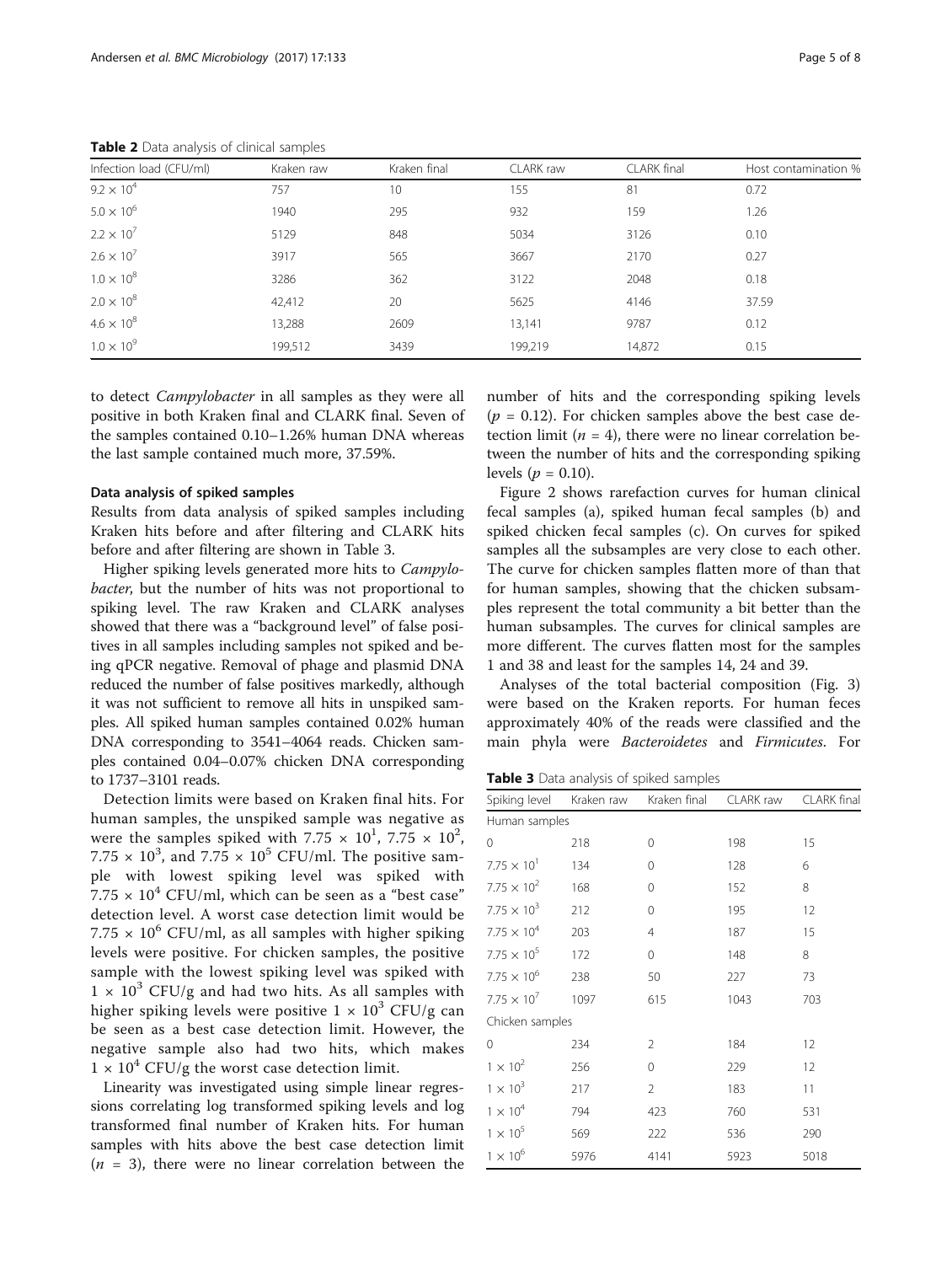<span id="page-5-0"></span>

Fig. 2 Rarefaction curves of the mean species richness for each subsample. Horizontal axes hold individuals in subsample and vertical axes hold mean species richness. a human clinical fecal samples, **b** human spiked fecal samples, c chicken spiked fecal samples

chicken feces approximately half of the reads were classified and the main phyla were Proteobacteria, Firmicutes and Bacteroidetes.

# **Discussion**

There are three main findings in the present study: First, it was possible to detect Campylobacter in eight human clinical fecal samples with estimated infection loads of  $9.2 \times 10^4$ -1.0 ×  $10^9$  CFU/ml. Second, based on spiked human fecal samples, a best case detection limit was set to 7.75  $\times$  10<sup>4</sup> CFU/ml and a worst case detection limit was set to  $7.75 \times 10^6$  CFU/ml. Based on spiked chicken fecal samples, a best case detection limit was set to  $1 \times 10^3$  CFU/g and a worst case detection limit was set to  $1 \times 10^4$  CFU/g. Finally, false positive hits in unspiked, qPCR-negative samples were markedly reduced or completely removed by removal of phage and plasmid DNA.

The infection load in the clinical samples varied with a factor of  $10<sup>4</sup>$ . This is a great span and still we were able to convincingly detect Campylobacter in all samples. The optimistic detection limit is just below the lowest clinical infection load, making it reliable that this is actually the true detection limit, although the sample spiked with 7.75  $\times$  10<sup>5</sup> CFU/ml has no Kraken final hits. We have no explanation why this sample has not final Kraken hits, as it is qPCR positive with a Ct-value that fits well with the other samples in the spiking series.

The detection limits for human and chicken fecal samples were quite different. This may be because the human intestinal bacterial community is more diverse or because human feces contain a higher number of bacteria per gram of feces. A third possibility is, that we see this difference due to down sampling, as the human samples were down sampled to 2.96 billion reads and the chicken samples to 4.27 billion reads. The rarefaction curves in Fig. 2 show that the down sampled chicken samples describe the bacterial diversity a bit better than the down sampled human samples. However, this sequencing depth was enough to detect Campylobacter in all clinical samples which were down sampled to 2.74 billion reads. To gain the same sensitivity as qPCR approximately ten times more data from each sample is needed for both matrices.

Despite the same fecal matrix was used for spiking throughout a spiking series, the fraction of reads possible to assign and the bacterial composition on phylum level varied more than expected among the spiking levels. However, all the samples in a spiking series were very similar in the rarefaction curves. Probably the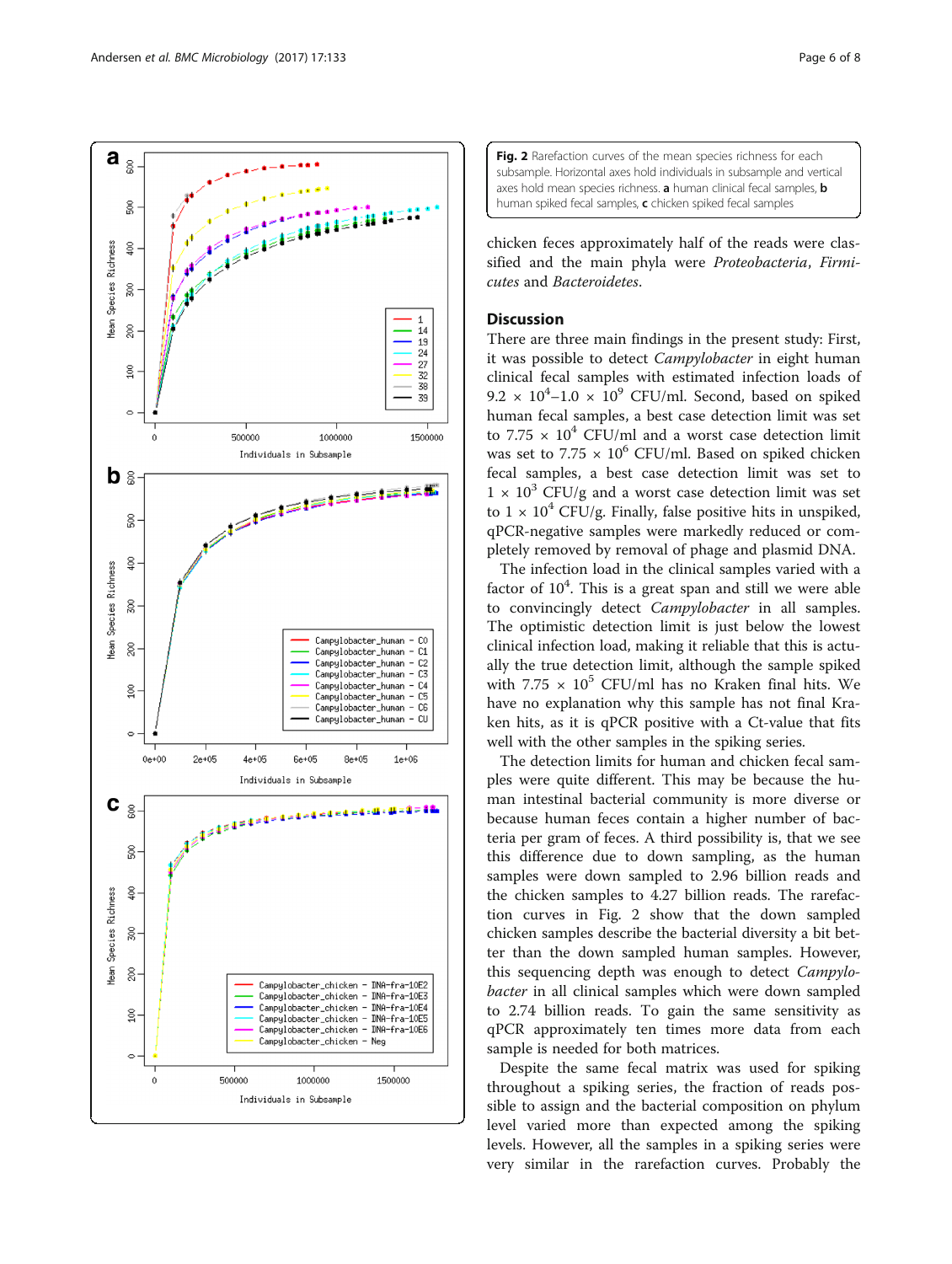<span id="page-6-0"></span>

observed variation in background is due to the nature of next-generation sequencing techniques.

In the present study it was not possible to find a linear correlation between spiking level and reads originating from the spiking organism. If higher spiking levels had been included in the study it might have been possible to find a linear correlation, as the hits in the two highest spiking levels in each spiking series differed with a factor 10, as the spiking did. It is unknown why we do not see this linearity, but it may be due to the non-linear nature of metagenomic data [\[18](#page-7-0)], which should rather not be down sampled and instead be modelled as a mixture distribution. With the consistent background of the spiked samples, the non-linearity of detected spiked reads is troubling.

Host contamination was not considered a problem for the spiked samples, as it comprised a very small part of the DNA. This was also true for most of the clinical samples, except the one with a host contamination of 38%. For this sample the host contamination may have influenced the result of the analysis of bacterial content, as the host DNA was not removed from the data neither before nor after the down sampling. In future studies of clinical samples it may be recommendable to remove host DNA before analyzing the bacterial DNA.

When interpreting our results from the data analysis it became clear, that some hits were false positives, because Campylobacter was detected in high numbers in samples that were not spiked qPCR negative. We were able to remove these false positive hits in the Kraken analysis, and to reduce them in the CLARK analysis. In general the raw Kraken and CLARK results were in agreement with each other for all three dataset. The raw Kraken analysis was improved by scoring hits and removal of phages and plasmids by Kraken and BLAST. This removal of false positive hits substantially improved the confidence in the Kraken final results. The CLARK analysis was only improved by removal of phages and plasmids by BLAST, and this was not enough to remove all false positive hits. This makes it clear, that it is important to be familiar with the tools chosen for data analysis, and that it may be necessary to adjust or add to these tools.

# Conclusions

The sensitivity of diagnostic metagenomics is improving and has reached a clinically relevant level. For diagnostic metagenomics to become useful in surveillance and diagnostics of food borne diseases it is important to continuously improve reliable and robust bioinformatic